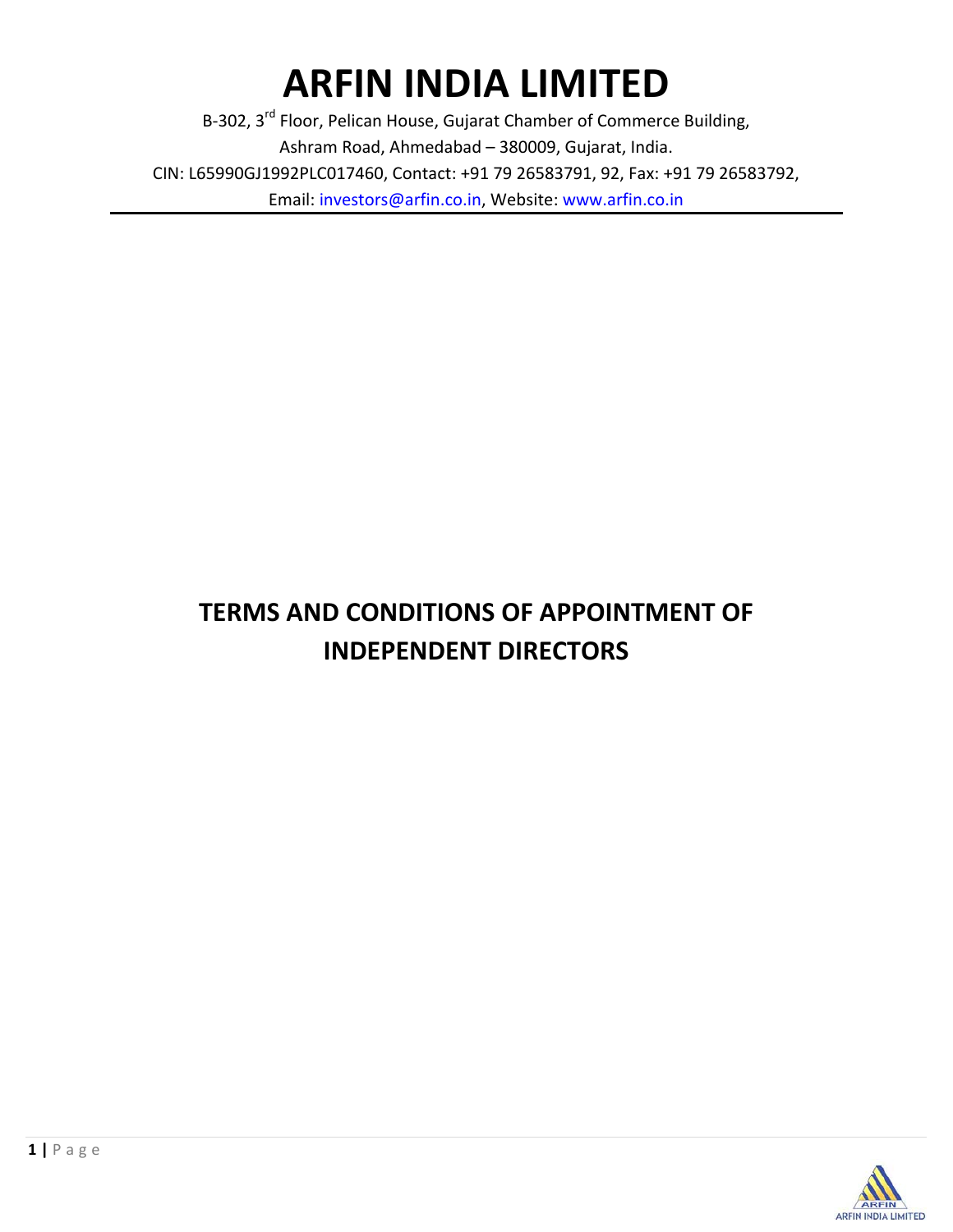The broad terms and conditions of appointment of Independent Directors are reproduced hereunder:

#### **1. Appointment**

- 1.1 The appointment as an Independent Director (ID) on the Board will be effective from the date of appointment, for a period as decided by the Company in this regard.
- 1.2 The Board may, if it deems fit, invite ID for being appointed on one or more existing Board Committees or any such Committee that is set up in the future. The appointment on such Committee(s) will be subject to applicable law.

#### **2. Expectations, Roles, Functions and Duties**

- 2.1 ID is expected to bring objectivity and independence of view to the Board's discussions and to help provide the Board with effective inputs in relation to the Company's strategy, performance and risk management as well as ensuring high standards of financial probity and corporate governance. ID is also expected to observe and comply with applicable laws, the charter documents of the Company and the rules, regulations and policies of the Company, in relation to his / her directorship and the business of the Company.
- 2.2 The role, functions and duties of ID will be as provided under the applicable law, including the Act and in conformity with Section 149(8) read with Schedule IV of the Companies Act, 2013 and under the provisions of the SEBI (Listing Obligations and Disclosure Requirements) Regulations, 2015 (LODR Regulations), including in relation to attendance of meetings, maintenance of confidentiality, safeguarding the interests of the stakeholders, bringing objective judgment, asking clarifications, etc.
- 2.3 In addition, the conduct of ID will be governed by applicable law, including the guidelines for professional conduct set out under the Code of Independent Directors, as provided in Section 149(8) read with Schedule IV of the Act, the duties of directors as set out under Section 166 of the Act and the duties and responsibilities as set out under the provisions of the SEBI (Listing Obligations and Disclosure Requirements) Regulations, 2015, if any.

#### **3. Remuneration and Reimbursement of Expenses**

3.1 ID will be paid such remuneration by way of sitting fees for attending meetings of the Board and its Committees as may be decided by the Board from time to time in compliance with applicable law. Further, ID may also be paid remuneration by way of profit related commission. The remuneration or sitting fee shall be subject to applicable taxes and the Company may withhold there from any amounts as are required to be withheld pursuant to applicable law. Any tax liability arising in respect of payments made pursuant to remuneration to ID shall be borne solely by him / her.

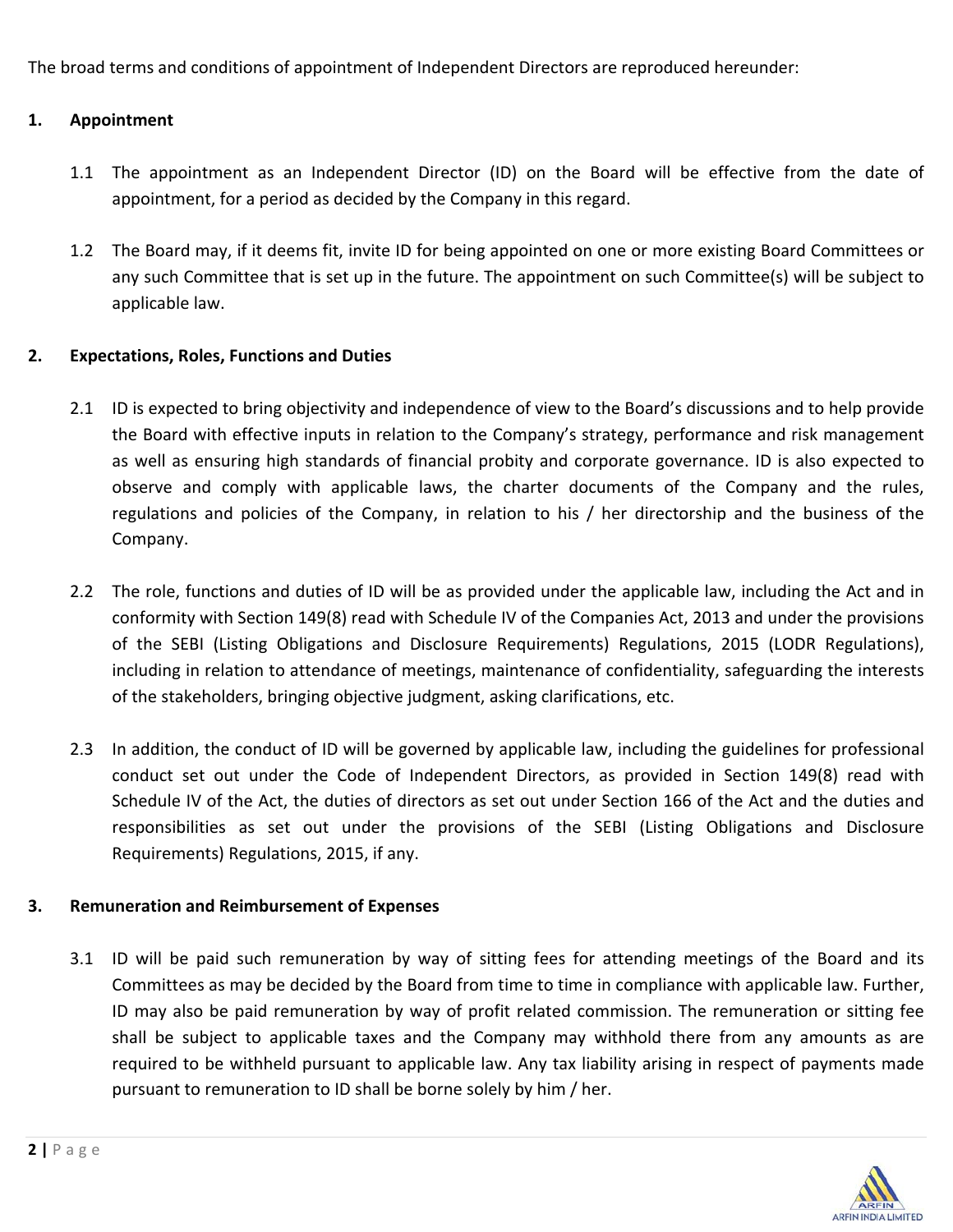- 3.2 The Company has not taken Directors' and Officers' liability insurance.
- 3.3 In addition to the remuneration described above the Company will, for the period of appointment, reimburse ID for travel, hotel and other incidental expenses incurred by him / her in the performance of his / her role and duties.

## **4. Conflict of Interest**

It is accepted and acknowledged that ID may have business interests other than those of the Company. As a condition precedent to commencement of the appointment, ID is required to declare to the Company any such directorships, appointments and interests to the Board. Thereafter ID is required to declare to the Company whenever there is any change in the circumstances which may affect his / her status as an ID. The ID shall also in the first Board Meeting in which he participates as a director and thereafter at first meeting of Board in every financial year or whenever there is any change in the circumstances which may affect his status as an ID, give a declaration that he meets the criteria of independence under Section 149 of the Companies Act, 2013.

# **5. Other Terms and Conditions**

### **5.1 Evaluation**

The performance of ID will be evaluated as per the requirements of the Act and the LODR Regulations.

#### **5.2 Termination**

- i. ID may resign from his/her position at any time by serving a reasonable written notice on the Board stating out the reason for resignation. Further, appointment of ID may be terminated in accordance with applicable law.
- ii. Continuation of appointment of ID is contingent on his / her willingness to continue as an ID, and getting re‐appointed by the shareholders in accordance with applicable law. ID will not be entitled to compensation in case the shareholders of the Company do not re‐appoint him / her at any time.

### **5.3 Confidentiality**

- i. All information in relation to the Company acquired by ID during the appointment and tenure as an ID is confidential and should not be disclosed to third parties unless required by law.
- ii. ID is subject to and bound by the prohibition and restrictions against insider trading and disclosure of unpublished price sensitive information, as prescribed under the Act and the regulations issued by the Securities and Exchange Board of India ("SEBI"). ID would have to strictly abide by the Code of Conduct